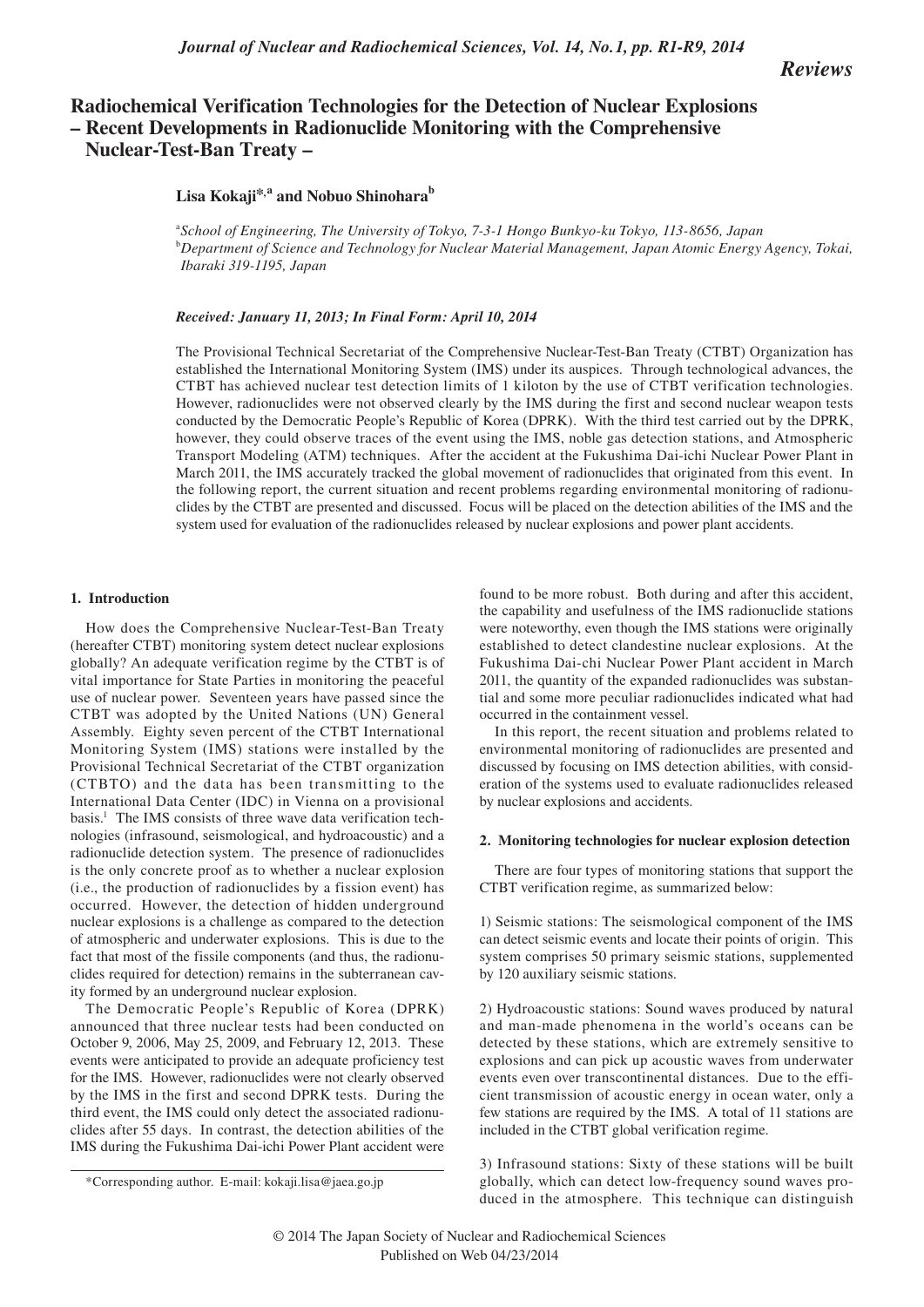### **R2** *J. Nucl. Radiochem. Sci., Vol. 14, No. 1, 2014* Kokaji

between natural phenomena such as meteorites, volcanic eruptions, and other events, as well as man-made phenomena such as re-entering space debris, rocket launches, and atmospheric explosions.

4) Radionuclide stations: Radioactive particles and gases released from atmospheric, underground or underwater explosions can be detected by these stations. Some 80 radionuclide stations were selected for the radionuclide-monitoring network. These can detect radioactive particles, and half of these stations (40) have radioactive gas detection systems.

In 1963, the Limited Test Ban Treaty banned the testing of nuclear weapons in outer space. After this treaty was implemented, the P-5 countries (permanent member states of the United Nations Security Council: China, France, Russia, the United Kingdom, and the United States) ceased atmospheric nuclear weapons tests, and were only able to resume testing underground. The IMS data derived from the three wave databased technologies cannot detect any absolute evidence of a nuclear test. However, the radionuclide data is unique and can distinguish with certainty as to whether the observed event is a nuclear test.

A total of 321 stations and 16 certified radionuclide laboratories are capable of detecting nuclear explosions taking place underground, within water, and in the atmosphere. The IMS can detect, locate, and identify nuclear explosions of at least one kiloton (kt) yield detonated in any environment within 14 days. Data from the stations is authenticated and sent to the IDC in Vienna, which supports the verification responsibilities of States Parties by providing raw data and their objective products while providing the additional services necessary for effective global monitoring.

The National Academy of Science (NAS) clarified the situa-

|                           | TABLE 1: Purposes and plausible achievements for underground testing at various yields in the absence of horizontal pro- |  |  |
|---------------------------|--------------------------------------------------------------------------------------------------------------------------|--|--|
| liferation <sup>2,*</sup> |                                                                                                                          |  |  |

| Yield (tons of TNT equivalent)**                                                                                                                         | Countries of lesser prior nuclear test<br>experience                                                                                                                                                                                             | Countries of greater prior nuclear test<br>experience                                                                                                                                                                       |
|----------------------------------------------------------------------------------------------------------------------------------------------------------|--------------------------------------------------------------------------------------------------------------------------------------------------------------------------------------------------------------------------------------------------|-----------------------------------------------------------------------------------------------------------------------------------------------------------------------------------------------------------------------------|
| Subcritical experiments (permissible<br>under the CTBT)                                                                                                  | • Equation-of-state studies<br>• High-explosive lens tests for implosion<br>weapons<br>• Development & certification of simple,<br>bulky, relatively inefficient unboosted fis-<br>sion weapons(e.g., gun-type weapon)                           | • Limited insights relevant to designs for<br>boosted fission weapons                                                                                                                                                       |
| < 1t<br>(likely to remain undetected)                                                                                                                    | • Building experience and confidence with<br>weapons physics experiments                                                                                                                                                                         | • One-point safety tests<br>• Validation of some unboosted fission<br>weapon designs<br>• Address some stockpile and design code<br>issues                                                                                  |
| From 1t to $< 100t$<br>(may not be detectable but strongly<br>location dependent without location)                                                       | • One-point safety tests<br>• Pursue unboosted designs***                                                                                                                                                                                        | • Develop low-yield weapons (validation of<br>some unboosted fission weapon designs<br>with yield well below a kiloton)<br>· Possible overrun range for one-point safety<br>tests                                           |
| From $100t$ to $< 1kt$<br>Likely to be detected without evasion,<br>reduced probability of detection with<br>evasion<br>(but strong location dependence) | • Pursue improved implosion weapon design<br>· Gain confidence in certain small nuclear<br>designs                                                                                                                                               | • Proof tests of compact weapons with yield<br>up to 1kt<br>· Validate some untested implosion weapon<br>designs<br>• Assess stockpile issues and validate some<br>design codes                                             |
| From 1 $kt$ to $<$ 10 $kt$<br>Unlikely to be concealable                                                                                                 | • begin development of low-yield boosted<br>fission weapons<br>• Eventual development and full testing of<br>some implosion weapons and low-yield<br>thermonuclear weapons<br>· Eventual proof tests of fission weapons<br>with yield up to 10kt | • Development of low-yield boosted fission<br>weapons<br>• Development and full testing of some<br>implosion weapons and low yield thermo-<br>nuclear weapons<br>• Proof tests of fission weapons with yield<br>up to 10 kt |
| >10kt<br>Not concealable                                                                                                                                 | • Eventual development and full testing of<br>boosted fission weapons and thermonu-<br>clear weapons or higher-yield unboosted<br>fission weapons                                                                                                | • Development and full testing of new con-<br>figurations of boosted fission weapons and<br>thermonuclear weapons<br>· Pursue advances strategic weapons<br>concepts                                                        |

\* This table is partly revised with table 4-3 in reference 2.

\*\* In this column the committee summarizes the current state of technology for detecting underground nuclear explosions. This summary does not represent any particular sensor network, medium, or location. For example, IMS detection capabilities can be substantially better than what appears in the column for some locations, and detection capability has generally improved over time. \*\*\* Limited improvements of efficiency and weight of unboosted fission weapons compared to 1st generation weapons not needing testing.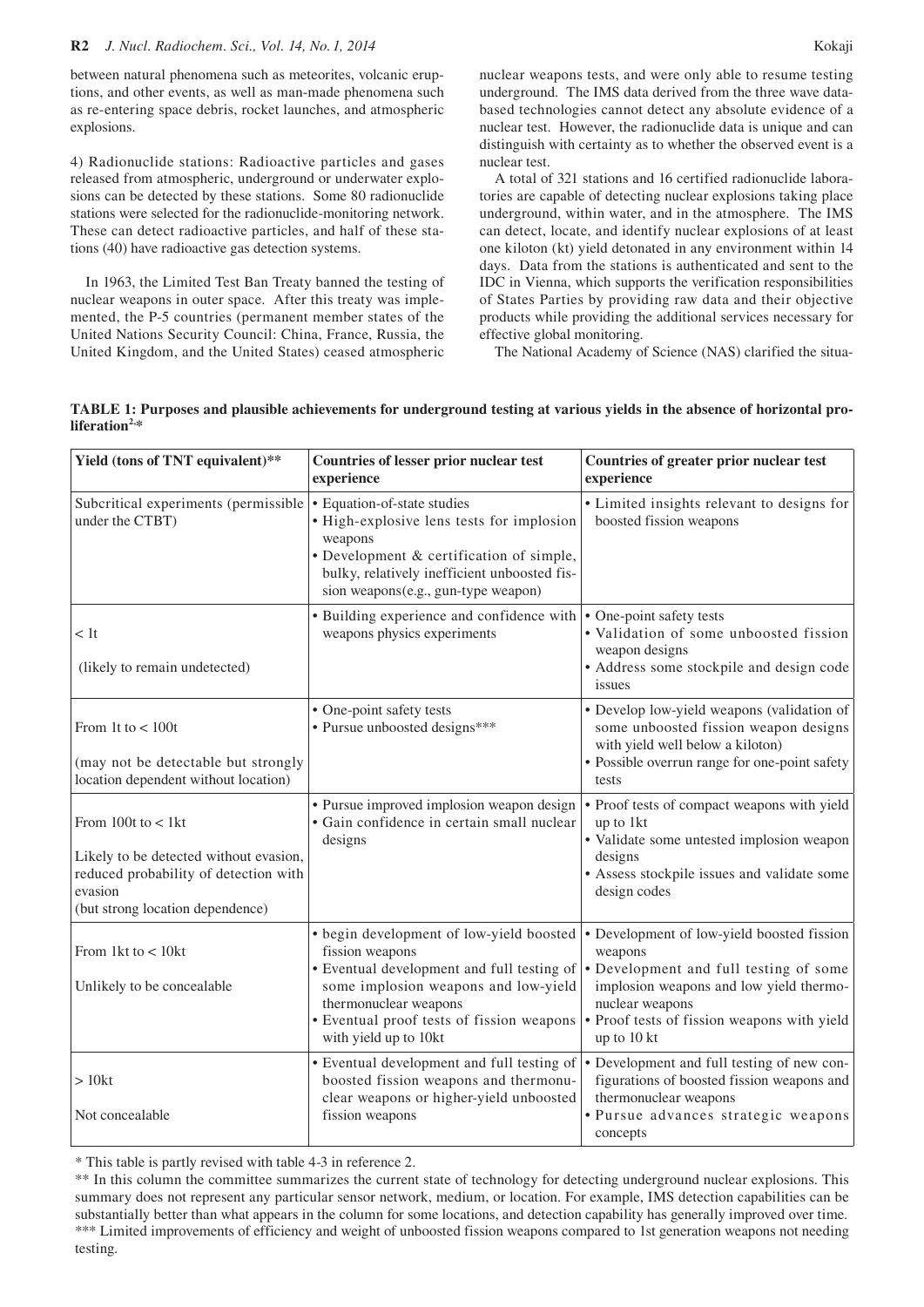tion concerning the nuclear tests performed in 2002 and 2012. Table 1 shows nuclear test explosion yields and intended purposes updated for 2012.<sup>2</sup> The NAS has concluded the following:

i) The nuclear explosion threshold levels for IMS seismic detection are now well below a magnitude of 1 kt.

ii) In at least 50% of underground nuclear tests near 1 kt or larger, the noble gas xenon may be detectable both offsite and onsite above the detection limits of the IMS, via prompt venting of nuclear test sites and from long term seepage of appreciable noble gases. The seismic detection system of the IMS is complicated by the non-nuclear phenomena generating seismic signals every day. The xenon detection system should therefore be considered a key point for the CTBT verification regime.

## **3. Radionuclide network**

**3.1. Particle monitoring.** In the 80 radionuclide stations, particles released into the atmosphere are collected on a filter in order to measure radioactivity by use of a High Purity-Germanium detector (HPGe). The relative abundance of different radionuclides in the collected samples can then be distinguished between those produced by the natural background, a nuclear reactor or a nuclear explosion. A standard event screening of the γ-ray spectra measured from the samples is performed by identifying each radionuclide and comparing the measurements of fission or activation products in a sample. Each measured spectra is then assigned to a five-level system. Table 2 gives such a standard list of relevant fission products and the activation products for event screening. The basic descriptions of the five assigned levels<sup>3</sup> are as follows:

|                           | <b>Fission products</b> |                                                   |                              | <b>Activation products</b> |                                     |
|---------------------------|-------------------------|---------------------------------------------------|------------------------------|----------------------------|-------------------------------------|
| <b>Fission</b><br>product | <b>Half-life</b>        | Primary $\gamma$<br>energy <sup>a)</sup><br>(keV) | <b>Activation</b><br>product | <b>Half-life</b>           | Primary $\gamma$<br>energy<br>(key) |
| $91$ Sr                   | 9.63h                   | 1024.3                                            | $^{24}Na$                    | 14.96 h                    | 1368.6                              |
| 91Y                       | 58.51 d                 | 1204.8                                            | $^{42}{\rm K}$               | 12.36 h                    | 1524.7                              |
| 93Y                       | 10.18 <sub>h</sub>      | 266.9                                             | $46$ Sc                      | 83.79 d                    | 889.3                               |
| $^{95}\mathrm{Zr}$        | 64.02 d                 | 756.7                                             | ${}^{47}\mathrm{Sc}$         | 3.349 d                    | 159.4                               |
| 95Nb                      | 34.98 d                 | 765.8                                             | ${}^{51}Cr$                  | 27.70 d                    | 320.1                               |
| $\rm ^{97}Zr$             | 16.91 h                 | 743.4                                             | $\rm ^{54}Mn$                | 312.1 d                    | 834.8                               |
| 99M <sub>0</sub>          | 65.94 h                 | 140.5 D                                           | ${}^{57}\mathrm{Co}$         | 271.8 d                    | 122.1                               |
| 99mTc                     | 6.01h                   | 140.5                                             | 58 <sub>Co</sub>             | 70.82 d                    | 810.8                               |
| $^{103}\mathrm{Ru}$       | 39.26 d                 | 497.1                                             | $^{59}\mathrm{Fe}$           | 44.50 d                    | 1099.2                              |
| $^{105}$ Rh               | 35.36 h                 | 319.1                                             | ${}^{60}Co$                  | 5.271 y                    | 1332.5                              |
| $^{106}\mathrm{Ru}$       | 373.59 d                | 621.9                                             | ${}^{65}\mathrm{Zn}$         | 244.3 d                    | 1115.5                              |
| $^{111}Ag$                | 7.45 d                  | 342.1                                             | 69mZn                        | 13.76 h                    | 438.6                               |
| $^{112}Pd$                | 21.03 h                 | 617.5 D                                           | $^{72}\mathrm{Ga}$           | 14.1 <sub>h</sub>          | 834.1                               |
| 115mCd                    | 44.6 d                  | 933.8                                             | $^{74}As$                    | 17.77d                     | 595.8                               |
| ${}^{115}\mathrm{Cd}$     | 53.46 h                 | 336.2                                             | $^{76}As$                    | 1.078d                     | 559.1                               |
| $^{125}Sn$                | 9.64d                   | 1067.1                                            | $^{84}\mathrm{Rb}$           | 32.77 d                    | 881.6                               |
| 125Sb                     | 2.76y                   | 427.9                                             | $86$ Rb                      | 18.63 d                    | 1076.7                              |
| 126Sb                     | 12.46 d                 | 695.0                                             | 88Y                          | 106.7 d                    | 1836.1                              |
| $^{127}\mathrm{Sb}$       | 3.85 d                  | 685.7                                             | ${}^{89}Zr$                  | 78.41 h                    | 909.0                               |
| 128Sb                     | 9.01 <sub>h</sub>       | 743.2                                             | $^{102}Rh$                   | $207\;\rm{d}$              | 475.1                               |
| $129m$ Te                 | 33.6 d                  | 695.9                                             | $106m$ Ag                    | 8.28 d                     | 717.2                               |
| 130 <sub>T</sub>          | 12.36 h                 | 536.1                                             | $108m$ Ag                    | 418 y                      | 722.9                               |
| $131 \text{mT}$ e         | 30 <sub>h</sub>         | 773.7                                             | $^{110m}Ag$                  | 249.8 d                    | 657.8                               |
| $131$ T                   | 8.02d                   | 364.5                                             | 120Sb                        | 5.76 d                     | 1171.7                              |
| $132$ Te                  | 3.20d                   | 772.6 D                                           | $^{122}Sb$                   | 2.724 d                    | 564.2                               |
| $^{133}$ I                | 20.8 <sub>h</sub>       | 529.9                                             | 124Sb                        | 60.20d                     | 602.7                               |
| $^{135}$ T                | 6.57h                   | 1260.4                                            | ${}^{132}Cs$                 | 6.479 d                    | 667.7                               |
| ${}^{136}\mathrm{Cs}$     | 13.16 d                 | 1048.1                                            | $^{133}Ba$                   | 10.52y                     | 356.0                               |
| ${}^{137}\mathrm{Cs}$     | 30.07 y                 | 661.7 D                                           | 134Cs                        | 2.065y                     | 604.7                               |
| $^{140}\mathrm{Ba}$       | 12.75d                  | 537.3                                             | $152m$ Eu                    | 9.312 h                    | 841.6                               |
| $\mathrm{^{140}La}$       | 1.678d                  | 1596.2                                            | $^{152}$ Eu                  | 13.54y                     | 1408                                |
| $^{141}Ce$                | 32.50 d                 | 145.4                                             | $^{168}\mathrm{Tm}$          | 93.1 d                     | 816.0                               |
| $^{143}Ce$                | 33.04 h                 | 293.3                                             | $^{187}\mathrm{W}$           | 23.72 h                    | 685.7                               |
| $\rm ^{144}Ce$            | 284.9 d                 | 133.5                                             | $190$ Ir                     | $11.78\;\rm{d}$            | 186.7                               |
| $\mathrm{^{147}Nd}$       | 10.98d                  | 531.0                                             | $^{192}\mathrm{Ir}$          | 73.83 d                    | 316.5                               |
| $^{149}Pm$                | 53.08 h                 | 286.0                                             | $196$ Au                     | 6.183 d                    | 355.7                               |
| $^{151}\mathrm{Pm}$       | 28.40 h                 | 340.1                                             | $196m$ Au                    | 9.7 h                      | 147.8                               |
| $153$ Sm                  | 46.27h                  | 103.2                                             | 198Au                        | 2.695d                     | 411.8                               |
| $^{155}$ Eu               | 4.761y                  | 105.3                                             | $^{203}\mathrm{Pb}$          | 51.87 h                    | 279.2                               |
| $^{156}\mathrm{Sm}$       | 9.4 h                   | 203.8                                             | $224Ra^{b}$                  | 3.66d                      | 241.0                               |
| $^{156}\mathrm{Eu}$       | 15.19d                  | 1153.7                                            | $^{237}$ U                   | 6.75d                      | 208.0                               |
| $^{157}$ Eu               | 15.18 h                 | 370.5                                             | $^{239}$ Np                  | 2.357 d                    | 277.6                               |

**TABLE 2: Standard categorization list for particulate samples3**

a) D denotes that the radionuclide is detected through the primary line of the short-lived daughter.

<sup>b) 224</sup>Ra needs to be screened with respect to the <sup>224</sup>Ra/<sup>228</sup>Ac ratio.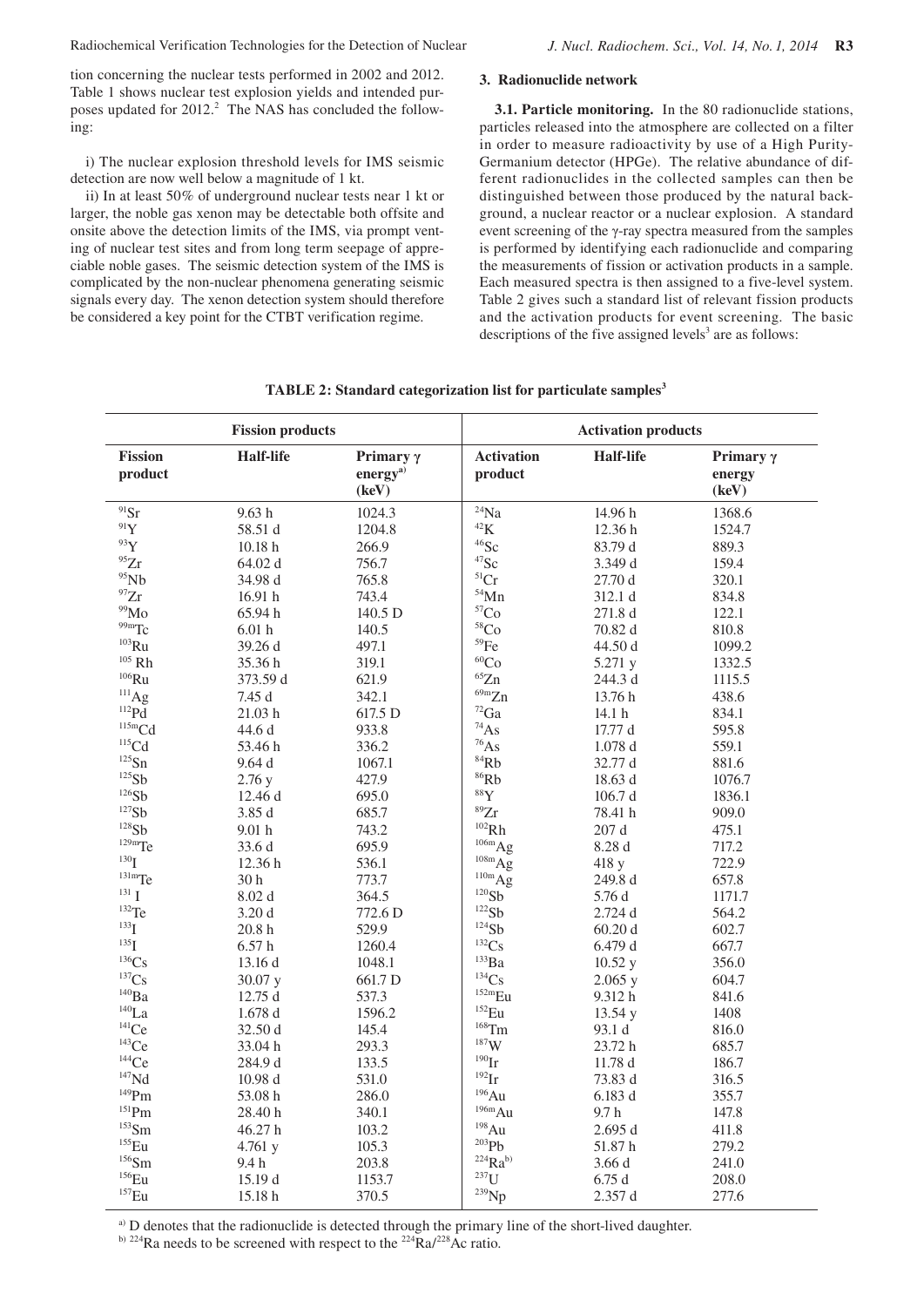- Level 1: Typical background. The sample contains only natural or non-relevant anthropogenic radionuclides at normal concentrations.
- Level 2: Anomalous background. The sample contains natural or non-relevant anthropogenic radionuclides, but with one or more at abnormal concentrations. Alternatively, the sample contains a non-relevant anthropogenic nuclide which is not normally observed.
- Level 3: Normal anthropogenic. The sample contains one or more relevant anthropogenic radionuclides which are often observed at the station, and are at concentrations within normal expected ranges.
- Level 4: Anomalous anthropogenic. The sample contains one relevant anthropogenic radionuclide either not normally observed at the station, or at concentrations above the normal expected range.
- Level 5: Multiple anthropogenic. The sample contains more than one relevant anthropogenic radionuclide at anomalous concentrations.

Specifications for the IMS stations are based on reports written in 1995 by the Expert Groups of the Ad Hoc Committee.4-6 In the case of the radionuclide stations, the technical requirements for the particulate stations are determined by the specifications outlined in Table 3.7 Figure 1 shows the global locations of the radionuclide stations. Each station is

certified as an IMS station by the CTBTO Provisional Technical Secretariat (PTS), with satisfaction of technical and operational requirements.8

A Radionuclide Aerosol Sampler/Analyzer (RASA) is an automatic high-volume system used to sample and analyze the atmosphere for radioactive debris indicative of nuclear weapons testing. The RASA meets CTBT requirements for near-realtime, ultra-sensitive field measurements of short-lived fission products, which permit detection at great distances from a nuclear detonation site. The analyzer passes air through a large-area and low-pressure drop filter at a high flow rate for selectable time periods. It then seals together with bar codes for sample identification and performs a γ-ray analysis of the filter. The γ-ray spectrum and auxiliary data, like the meteorological data, are automatically transmitted to the IDC. The filter samples are retained for subsequent analysis.

When the relationship between radioactive decay and ingrowth in a parent-daughter pair such as  $95Zr-95Nb$  and  $140Ba-$ <sup>140</sup>La are measured in a radionuclide station, the timing of the nuclear explosion event can be determined from the daughter/ parent activity ratio. When the number of atoms of the parent nuclide  $(N_p)$  at time zero,  $N_p(0)$ , is determined, then  $N_p$  at any time  $t$ ,  $N_p(t)$ , can be expressed by the following equation:

$$
N_p(t) = N_p(0) \cdot e^{-\lambda pt} \tag{1}
$$

Assuming that the daughter nuclide is produced solely by the

| <b>Characteristics</b>            | <b>Minimum requirements</b>                                   |  |
|-----------------------------------|---------------------------------------------------------------|--|
| System                            | Manual or automated                                           |  |
| Air flow                          | $500 \text{ m}^3/\text{h}$                                    |  |
| Collection time <sup>a)</sup>     | 24 h                                                          |  |
| Decay time b)                     | 24h                                                           |  |
| Measurement time <sup>c)</sup>    | 20 <sub>h</sub>                                               |  |
| Time before reporting             | 3 d                                                           |  |
| Reporting frequency               | Daily                                                         |  |
| Filter                            | Adequate composition for compaction, dissolution and analysis |  |
| Particulate collection efficiency | For filter : $\geq 80\%$ at $\Phi = 0.2 \mu m$                |  |
|                                   | Global $\phi$ : $\geq 60$ % at $\Phi = 10 \mu m$              |  |
| Measurement mode                  | HP Ge High resolution gamma spectrometry                      |  |
| HP Ge relative efficiency         | 40%                                                           |  |
| HP Ge resolution                  | $< 2.5$ keV at 1332 keV                                       |  |
| Base line sensitivity e,f)        | 10 to 30 Bq /m <sup>3</sup> for $^{140}Ba$                    |  |
| Calibration range                 | 88 to 1836 keV                                                |  |
| Data format for gamma spectra and | RMS (Radionuclide Monitoring System) format <sup>g)</sup>     |  |
| auxiliary data                    |                                                               |  |
| State of health                   | Status data transmitted to IDC                                |  |
| Communication                     | Two-way                                                       |  |
| Auxiliary data                    | Meteorological data                                           |  |
|                                   | Flow rate measurement every 10 min                            |  |
| Data availability                 | 95%                                                           |  |
| Down time h)                      | 7 consecutive days, 15 days annually                          |  |

**TABLE 3: Specification for the aerosol and particulate monitoring stations7**

<sup>a)</sup> Time specifications allow for an uncertainty of 10 %, except for the reporting time parameter.

b) This value can be reduced, down to a minimum of 6 hours, if a suspicious event is detected by other stations or techniques.

<sup>c)</sup> This value allows for authentication measurements for manual systems.

- $\alpha$ <sup>d)</sup> This global value includes the 80 % filter efficiency and the collection efficiency of the incoming air circuitry.
- e) The upper limit is intended for high background areas.
- $<sup>f)</sup>$  Certification procedures to be defined for baseline sensitivities (a posteriori MDCs) as well as the effi-</sup> ciency. Sample preparation losses should not affect base line sensitivities.
- g) This format should make provision for auxiliary data, authentication data and state of health data.
- h) Provision should be made for spare parts in particular areas where periodicity of transportation facilities is more than 7 days.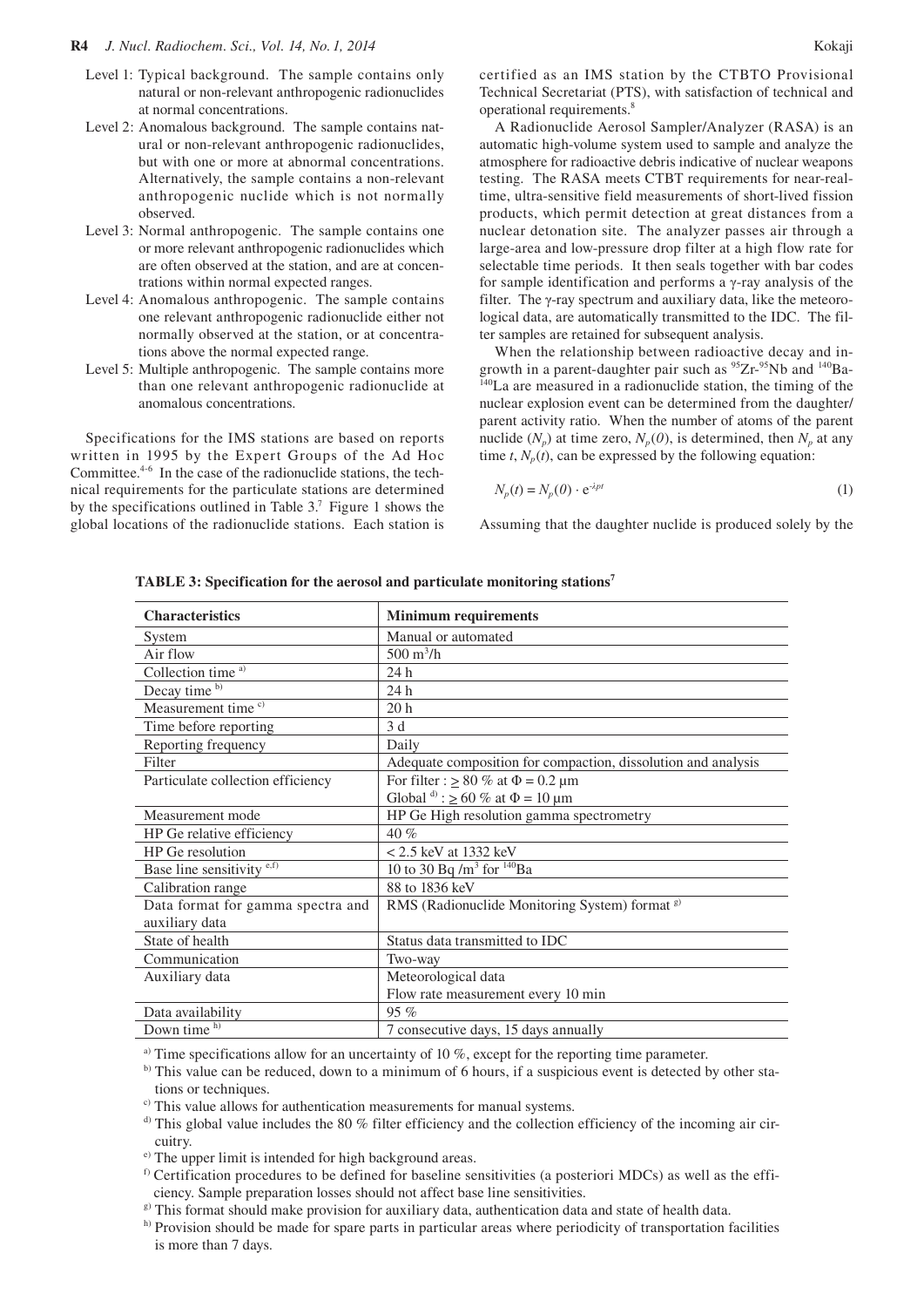

Figure 1. The IMS radionuclide network. Squares represent stations having the ability to monitor radioactive particulate matter and xenon isotopes in the atmosphere.<sup>8</sup> Circles represent stations with the ability to monitor radioactive particulate matter only.

radioactive decay of the parent nuclide, the number of atoms of the daughter nuclide at time  $t$ ,  $N_d(t)$ , can be calculated as follows:

$$
N_d(t) = \lambda_p / (\lambda_d - \lambda_p) \cdot N_p(0) \cdot (e^{-\lambda pt} - e^{-\lambda dt})
$$
 (2)

where  $\lambda_p$  and  $\lambda_d$  are the decay constants of the parent and daughter nuclides, respectively. Activity ratios of the daughter and parent nuclides at any time *t*,  $R_{d/p}(t)$ , can be obtained from Eqs. (1) and (2):

$$
R_{d/p}(t) = (\lambda_d \cdot N_d(t)) / (\lambda_p \cdot N_p(t))
$$
  
=  $\lambda_d / (\lambda_d - \lambda_p) \cdot (1 - e^{-(\lambda_d - \lambda p)t})$  (3)

Therefore the time interval, *t*, can be derived from Eq. (3) as follows:

$$
t = -1 / (\lambda_d - \lambda_p) \cdot \ln (1 - R_{d/p}(t) \cdot (\lambda_d - \lambda_p) / \lambda_d)
$$
 (4)

Figure 2 shows an example of the relationship between activity ratios of  $95Nb/95Zr$  and time. From the precise measurement of the  $95$ Nb  $/95$ Zr value, the time-zero (elapsed time from a nuclear fission event) can be estimated radiochemically. The time-zero has been considered as an IMS standard for the processing of data from IMS radionuclide stations, together with the five-level assignment applied to the measured radionuclides.

**3.2. Noble gas monitoring.** Xenon isotopes and their isomers are the radioactive signatures most likely to be observed following a nuclear weapons test, even in the case of underground explosions.9 About 20 radioactive isotopes of xenon are formed during fission of heavy elements like uranium or plutonium. Most of these isotopes decay within seconds, but a few  $(^{131m}Xe, ^{133m}Xe, ^{133}Xe,$  and  $^{135}Xe)$  have half-lives of several hours to days, and are produced in amounts that can be detected at great distances from the source of emission. The isotopes of  $^{131m}$ Xe,  $^{133m}$ Xe,  $^{133}$ Xe, and  $^{135}$ Xe have been selected for continuous monitoring by the IMS, which have potential sources as shown in Table 4. There are 40 noble gas stations that will be installed within some of the 80 radionuclide stations (see Figure. 1). The minimum requirements for noble gas monitoring are determined by the CTBTO Preparatory Commission, as stated in Table 5.10

Four different systems have been developed to sample and measure noble gases, namely SPALAX (French system, γ spectrometry), ARSA (American system, β-γ coincidence spec-



**Figure 2.** Activity ratio of a pair of parent <sup>95</sup>Zr and daughter <sup>95</sup>Nb as a function of time elapsed from nuclear explosion.

**TABLE 4: Principal potential sources of the radioxenons**

|                         | $^{131m}Xe$  | $133m$ <b>Xe</b> | $^{133}$ Xe  | $^{135}\mathrm{Xe}$ |
|-------------------------|--------------|------------------|--------------|---------------------|
| Weapons<br>testing vent |              | $\mathbf{X}$     | $\mathbf{X}$ | $\mathbf{X}$        |
| Reactor<br>operations   |              |                  | $\mathbf{X}$ |                     |
| Fuel<br>reprocessing    | $\mathbf{X}$ |                  |              |                     |
| Medical<br>isotopes     | $\mathbf{X}$ |                  | $\mathbf{X}$ |                     |

trometry), SAUNA (Swedish system, β-γ coincidence spectrometry), and ARIX (Russian system, β-gated γ spectrometry). In parallel, specific analytical software is being developed to examine the spectra produced by these different systems.<sup>11</sup> The SAUNA<sup>12,13</sup> system, installed in Takasaki, Japan, consists of three main parts: sampling, processing, and detector units. The sampling unit collects atmospheric xenon over the course of 12 hours via adsorption on activated charcoal. The collected gas is processed further and quantified in the processing unit, and the β-ray and γ-ray activities are measured in the detector unit. To distinguish the radioxenon produced by a nuclear explosion from other environmental radioxenon sources, the noble gas background at each station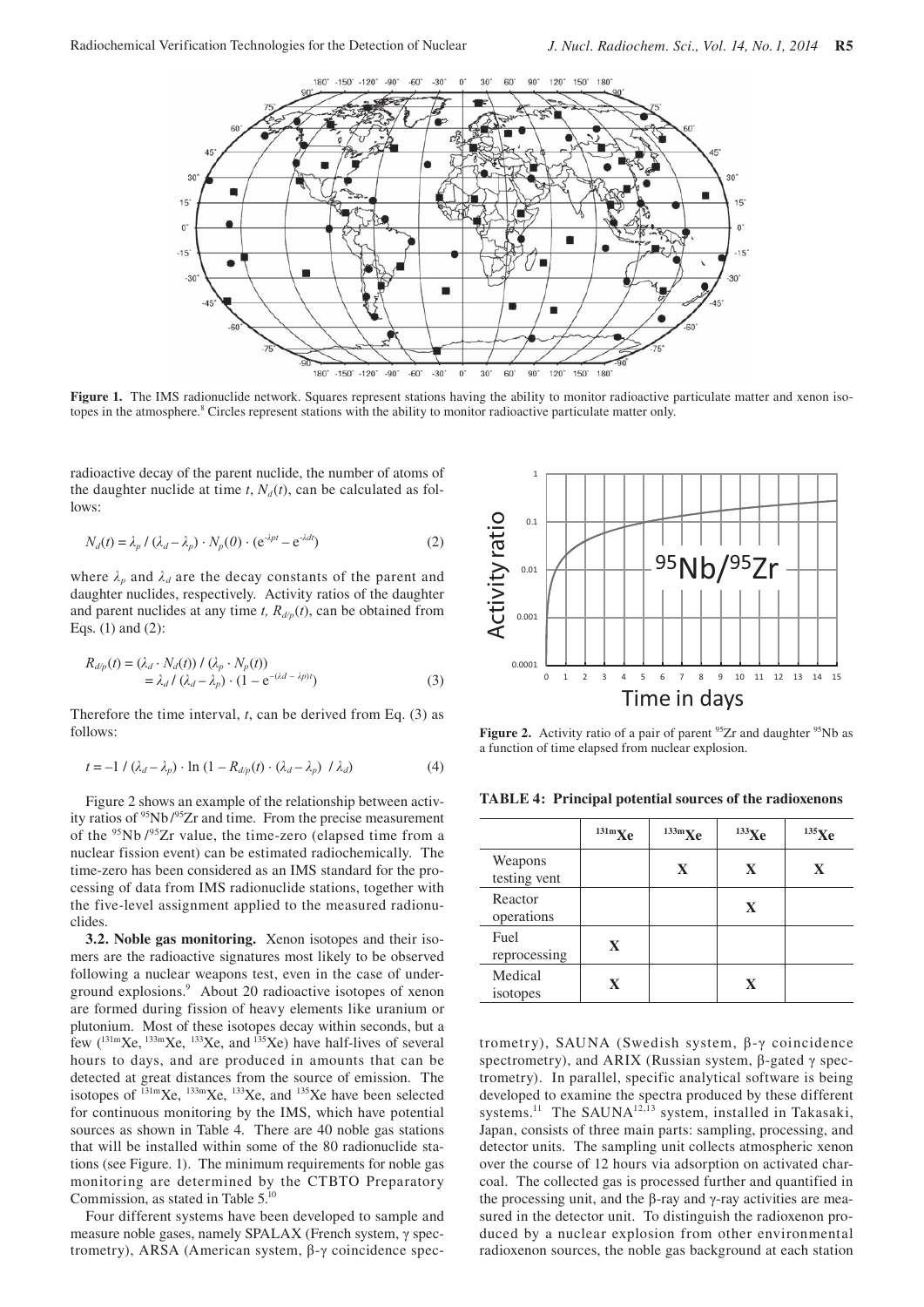**TABLE 5: Minimum requirements for noble gas monitoring10**

| <b>Characteristics</b>              | <b>Minimum requirements</b>                                  |
|-------------------------------------|--------------------------------------------------------------|
| Airflow                             | $0.4 \text{ m}^3/\text{h}$                                   |
| Total volume of sample              | $10 \text{ m}^3$                                             |
| Collection time                     | $<$ 24 h                                                     |
| Measurement time                    | $\leq$ 24 h                                                  |
| Time before reporting               | $\leq$ 48 h                                                  |
| Reporting frequency                 | Daily                                                        |
| Isotopes measured                   | $^{131m}$ Xe, $^{133m}$ Xe, $^{133}$ Xe, and $^{135}$ Xe     |
| Measurement mode <sup>a)</sup>      | Beta-gamma coincidence or high resolution gamma spectrometry |
| Minimum detectable concentration b) | 1 mBq/m <sup>3</sup> for $^{133}$ Xe                         |
| State of health                     | Status data transmitted to IDC                               |
| Communication                       | Two-way                                                      |
| Data availability <sup>c)</sup>     | 95%                                                          |
| Downtime                            | $\leq$ 7 consecutive days, $\leq$ 15 days annually           |

a) Calibrations need to be defined.

b) MDCs for the other isotopes are not defined here since they critically depend on the detection system used.

c) This is a goal to be reached.

has to be well understood and studied carefully.

These systems are now undergoing trials at several locations worldwide as a part of the so-called International Noble Gas Experiment  $(INGE)^{14}$  The INGE has found that the global radioxenon background is strongly dominated by radiopharmaceutical production facilities. A few major production plants for <sup>99</sup>Mo and other medical isotopes currently release an order of magnitude larger amount of  $133$ Xe than the combined output from all of approximately 450 nuclear power reactors that are operational worldwide. Stations in the southern hemisphere or in Arctic regions rarely detect radioxenon, if at all.

**3.3. Atmospheric Transport Modeling.** Atmospheric Transport Modeling (ATM) uses meteorological data to calculate the travel path of a given radionuclide. This calculation can be used for back tracking, in order to identify the area where a radionuclide may have been released. Forward ATM also predicts where radionuclides may travel from their known point of release, also through the use of meteorological data.<sup>15</sup> Therefore, ATM can be used in conjunction with IMS radionuclide measurements to trace and locate the original radionuclide release point.

ATM technology played an important role during early CTBT negotiations in estimating the performance of various designs for the global radionuclide monitoring network used for treaty verification.<sup>16</sup> The models FLEXPART, used by the European Centre for Medium Range Weather Forecasts (ECMWF), and HYSPLIT, used by NOAA (National Oceanic and Atmospheric Administration, United States Department of Commerce) are used operationally for CTBT analyses.<sup>9</sup> These models also help to determine the coverage and threshold of IMS network monitoring.

#### **4. Application of the IMS network**

**4.1. DPRK nuclear test in 2006.** On October 9, 2006, the DPRK government declared that they had conducted a nuclear test. The closest IMS radionuclide particulate stations were located at Takasaki and Okinawa in Japan, and at Sand Point in Alaska. Following the event, they were unable to measure any relevant radionuclides. $17$  At that time, a noble gas station was not installed at the Takasaki station. The activity of 133Xe was only measured at Yellowknife, Canada, as shown in Figure. 3.18



Figure 3. Daily activity concentrations of <sup>133</sup>Xe measured at Yellowknife, Canada, during three years from 15 August 2003 to 31 October 2006 given in the upper figure (a).<sup>18</sup> The data measured on October 2006 are enlarged in the middle figure (b), where the continuous grey pattern represents the minimum detectable concentration of <sup>133</sup>Xe. The FLEXPART model was applied to the event on 9 October 2006 by assuming the emission of 1 PBq of <sup>133</sup>Xe from the DPRK test site and the calculated results are shown in the lower figure (c), where the small grey histogram shows the contribution of the facility in Chalk River Laboratory of Atomic Energy of the Canada Limited.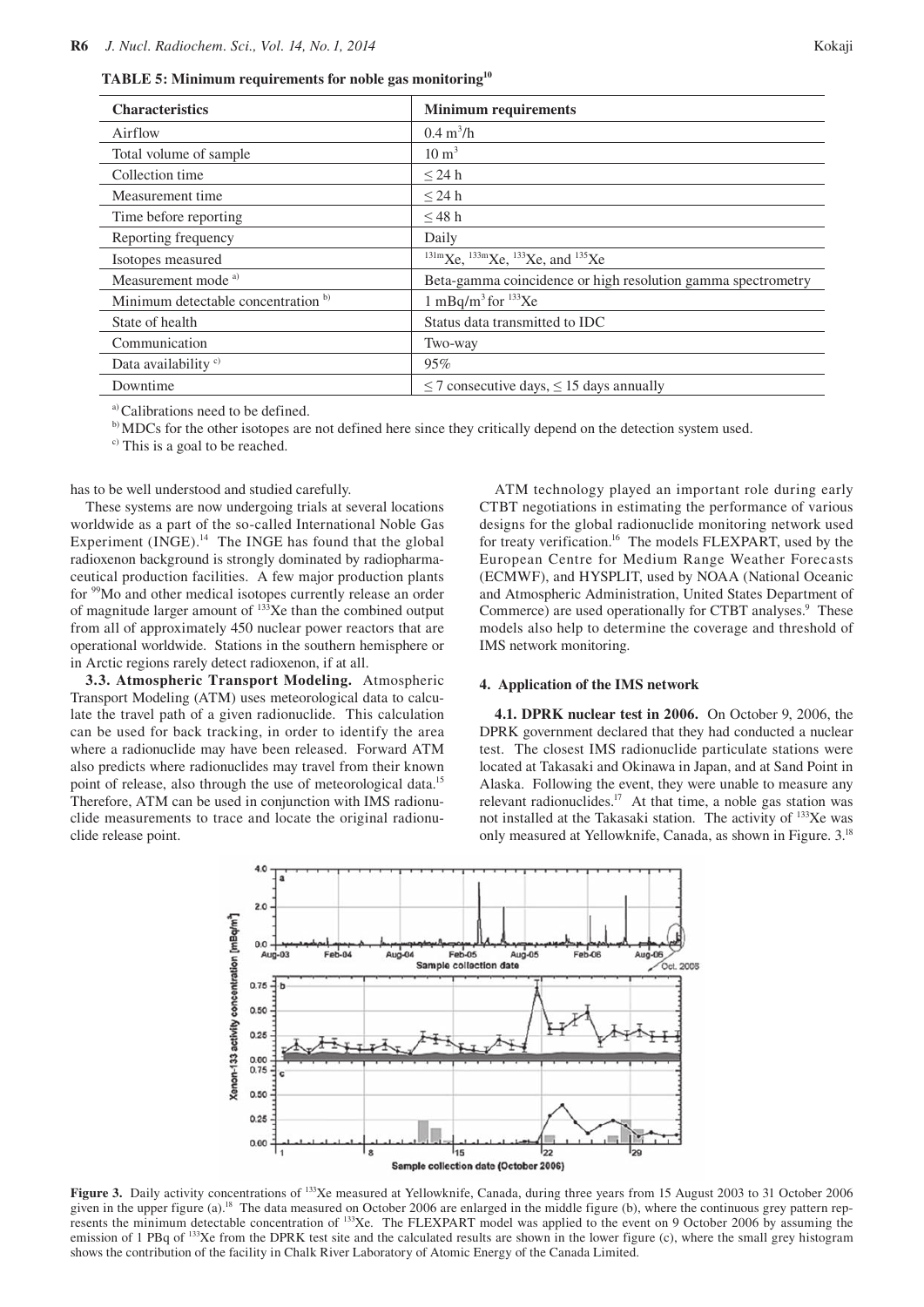The FLEXPART model was applied as an ATM model based on wind data provided by the ECMWF.<sup>18</sup> According to FLEXPART calculations, the radionuclides would have reached the nearest operating noble gas station in Yellowknife, Northern Canada, on October 22, 2006, resulting in a strong peak on the 23rd and a relatively weak peak on the 27th (see Figure. 3 c). However, the observations of  $133Xe$  in the Yellowknife station were two days ahead (see Figure. 3 b). It can be seen from Figure. 3 a that there have been 5 peaks of even greater radionuclide concentrations since 2003. Regardless, the CTBTO concluded that the detection of the DPRK test by the Yellowknife station was an excellent demonstration for the IMS and showed that noble gas stations are capable of providing evidence of a nuclear explosion.<sup>17</sup>

Since the 2006 test, it is clear that radionuclide stations, including those tracking noble gases, can provide unique proof of a nuclear event. However, the observation data from October 2006 was not definitive, as it did not show the highest radionuclide peaks as observed by the Yellowknife station. Furthermore, there are many operational nuclear power plants and radioisotope production facilities in the northern hemisphere. In fact, high  $133Xe$  levels have been occasionally observed and traced back to emissions from the Chalk River Laboratory, built in Ontario, Canada for the purposes of radiomedical radioisotope production.<sup>18</sup> If the two day time lag as seen in Figure. 3 can be predicted by the global dispersion model, a more detailed evaluation is necessary to detect clandestine nuclear tests.

**4.2. DPRK nuclear test in 2009.** The government of the DPRK claimed that another nuclear test had been conducted on May 25, 2009. However, none of the radionuclide stations detected a visible signal that could be attributed to a nuclear explosion. Figure 4 shows the evolution of the detectable radioactive plume, as calculated for an immediate venting scenario and plotted at the times when the greatest concentration of the radioactive plume arrived at each station.<sup>19</sup> Three of the radionuclide stations shown in Figure. 4 were operating continuously at full performance. Their overall detection capability (Minimum Detectable Concentration, MDC) was 0.2 mBq/m<sup>3</sup> or better throughout the relevant time period.<sup>19</sup> By utilizing calculations based on the assumption that the containment rate corresponds to the full release of radioactive <sup>133</sup>Xe, as generated by a 4 kt TNT equivalent explosion  $(4\times10^{16}$  Bq), the explosion magnitude scale should measure 4.52 rather than 4.1, as measured in 2006.<sup>20</sup>

In the case of 90% radionuclide containment, the detectable plume would cover the shaded area in Figure. 4. For a containment of 99.9%, the detectable plume would cover only the areas inside of the shaded region. Since the stations located in this zone did not record signals at corresponding times, it was concluded that the containment of any generated xenon was above 99.9%  $\frac{19}{2}$ , assuming that this was indeed a nuclear test. The IMS coverage was intended to detect a nuclear explosion of 1 kt magnitude or greater, and the 2009 nuclear explosion at the DPRK test site was evaluated to be more than 4 kt. However, this event also highlights the difficulties involved with using radionuclide stations to detect nuclear explosions with absolute certainty.

**4.3. DPRK nuclear test in 2013.** On February 12, 2013, the DPRK announced that a third nuclear test was conducted. After 55 days following that announcement, i.e., April 8 and 9, 2013, 131mXe and 133Xe were detected at Takasaki station and lower levels were picked up by another station in Ussuriysk, Russia. The CTBTO press center stated that the CTBTO has detected radioactivity consistent with the February 12 announcement of a North Korean nuclear test. According to this article, the ratio of the detected xenon isotopes is consistent with a nuclear fission event occurring more than 50 days prior to the detection. Using ATM on the basis of weather



(1 )RN58







**Figure 4.** Evolution of the detectable radioactive plume as calculated for an immediate venting scenario, plotted at the times of the strongest arrivals at (1) RN58, USSURIYSK Russian Federation at 30 May 2009, 12 UTC, (2) RN38, TAKASAKI Japan at 31 May 2009, 21 UTC, and (3) RN22, GUANZHOU China at 2 June 2009, 0 UTC.<sup>19</sup> Mark  $\diamond$  shows each station location.

data, the DPRK test site was identified as a possible source for the emissions.<sup>21</sup>

**4.4. Fukushima Dai-ichi Nuclear Power Plant disaster.** The accident at Fukushima Daiichi Nuclear Power Station was caused by the loss of reactor core cooling functions and the prolonged simultaneous loss of all power, due to the 13 meterhigh tsunami brought about by the massive M9.0 earthquake on March 11, 2011. What followed after the tsunami was a serious accident in which a number of explosions occurred at the reactor buildings, releasing radioactive materials into the atmosphere and ocean.<sup>22</sup>

The first analytical results of the IMS monitoring data were available a few days after the accident. Initial detection of radioactive materials were made on March 12 by the Takasaki monitoring station in Japan, located about 200 km from the nuclear power plant. The dispersion of the radioactive isotopes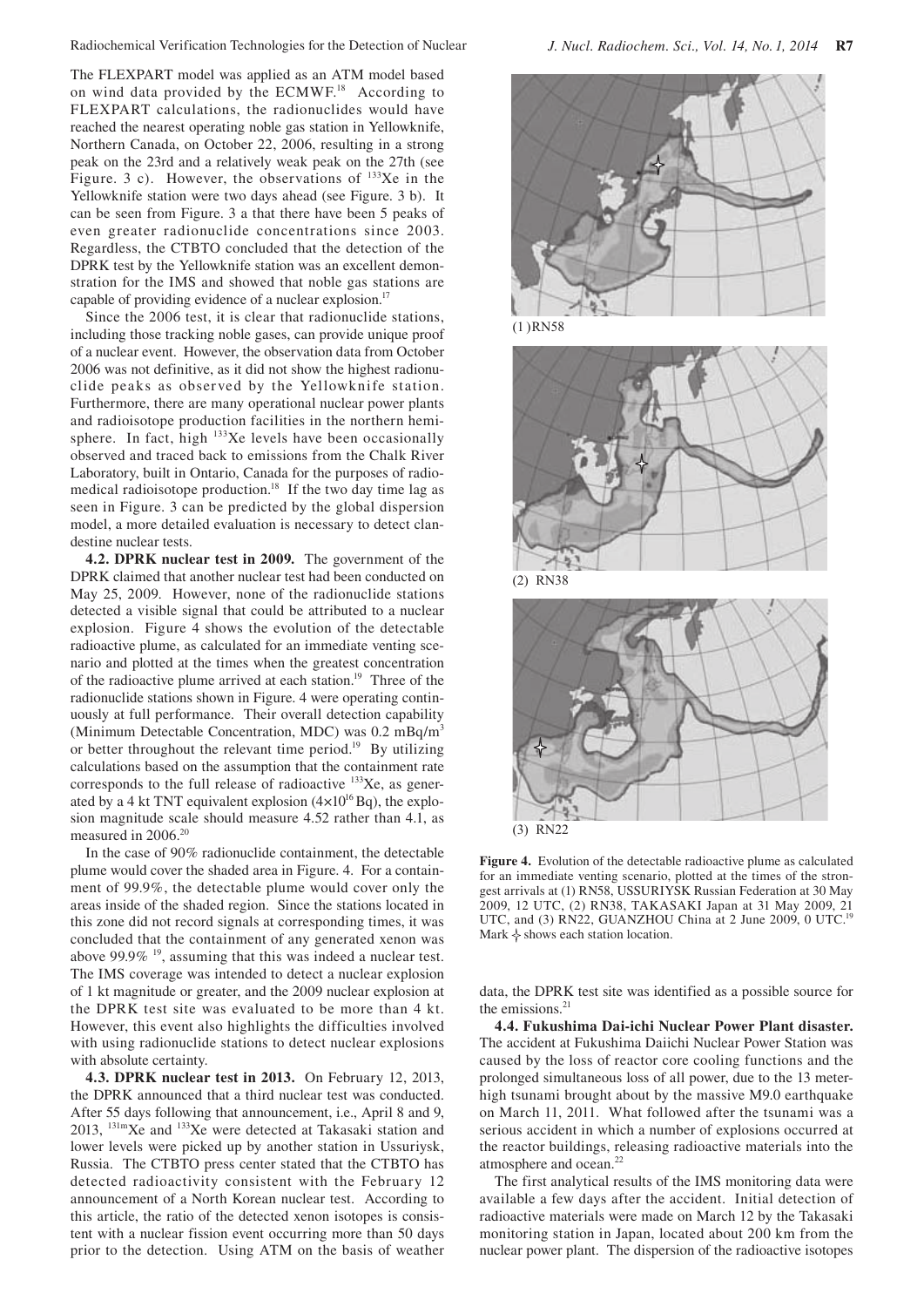

Figure 5. Monitoring results of the radionuclide particles measured at Takasaki station from 12 March to 31 May 2011.<sup>24</sup>

were then tracked to eastern Russia on March 14, and to the west coast of the United States two days later.<sup>23</sup> Isotopes of <sup>131</sup>I and 137Cs were detected continuously at the Takasaki station and reported to the IDC (see Figure.  $5)^{24}$  Filters from March 13 and 14 were contaminated by the radioactive plume which arrived on March 15. On March 16, data from the previous day had been expected, but nothing was received due to a scheduled blackout. For this reason, data from March 12 to 15 does not appear on Figure. 5. The early detection of <sup>95</sup>Nb and <sup>103</sup>Ru was a timely indicator of a meltdown inside one or more of the reactors at Fukushima.<sup>25</sup> By March 15, traces from the accident in Fukushima were detectable all across the northern hemisphere. By April 13, the associated radioactivity had spread to the southern hemisphere of the Asia-Pacific region and was clearly detectable at CTBT IMS stations located in Australia, Fiji, Malaysia, and Papua New Guinea.

#### **5. Discussion**

The wave detection capability of the IMS using the infrasound method will provide 95% global coverage and a better detection capability for nuclear explosions of yields equal to, or greater than,  $0.9$  kt.<sup>26</sup> For example, a  $0.02$  kt TNT explosion occurring on the continental shelf off the coast of Japan was detected more than 16,000 km across the Pacific Ocean by a hydroacoustic station.<sup>27</sup> Following the DPRK test in 2006, the CTBTO announced that they could detect the nuclear explosion mainly through seismology stations. The CTBTO also reported that nuclear test traces of the radioactive noble gas  $133Xe$  had been detected by the Canadian station in Yellowknife, as mentioned in Section. 4.1. However, it seems that the Yellowknife station data could not be used as absolute evidence of the DPRK nuclear test, since the environmental xenon concentrations are high in that area due to the presence of nuclear facilities that produce large quantities of noble gas. After the second test by the DPRK in 2009, the 39 seismic stations registered a signal measuring 4.52 on the Richter scale at  $0.54$  GMT.<sup>28</sup> However, radioxenon gas or particles were not detected by radionuclide stations in Japan, although the Takasaki noble gas station had been installed after the first nuclear test in 2006. There are two possibilities as to why no radionuclide signals were detected: (i) the DPRK did not conduct a nuclear test, or (ii) all fission products were mostly sealed up by the collapse of heated sand and rock, and therefore more than 99.9% of the radionuclides were contained underground. The radionuclide observations will strongly depend on three environmental factors: i) how much radioactive material is released, ii) how the gases or particles are carried by wind, and iii) the sensitivity of the detection system itself.

In the case of the Fukushima accident, worldwide attention has focused on, and recognized, the importance of ATM. Stohl et al.29 determined that atmospheric emissions of two isotopes, the noble gas <sup>133</sup>Xe and the aerosol particle <sup>137</sup>Cs, have very different release characteristics and behavior in the atmosphere. By using the results of the atmospheric transport model FLEXPART<sup>28</sup> and measurement data from several dozen IMS stations in Japan, North America, and other regions, a total release of 15.3 (uncertainty range of  $12.2-18.3$ ) EBq of  $133Xe$ was estimated to be derived from structural damage to reactor components and/or leaks due to overpressure. For  $137Cs$ , the results give a total emission of 36.6 (20.1–53.1) PBq, which may have also originated in part from the spent-fuel pool of unit 4 of the Fukushima Dai-ichi Nuclear Power Plant, in addition to the damaged reactor cores. These evaluations can be picked out by the ATM model, which has been used as a tool for CTBT verification. Terada et al.<sup>30</sup> analyzed the regionalscale atmospheric dispersion and surface deposition of <sup>131</sup>I and <sup>137</sup>Cs during the Fukushima accident using the WSPEEDI-II simulation. The results suggest that the present surface deposition distribution of 137Cs over eastern Japan was produced mainly by wet and/or dry deposition in several areas of the country.

#### **6. Conclusion**

In order to improve the present detection abilities of the CTBT IMS, the ATM models mentioned above must be put to practical use. The simulation models of FLEXPART<sup>29</sup> used for CTBT global environmental modeling and WSPEEDI-II<sup>30</sup> will give more specific and detailed information. The DPRK nuclear test in 2013 demonstrated the importance of ATM information. The CTBT radionuclide stations also revealed an ability to monitor the worldwide effects of the Fukushima nuclear disaster. Furthermore, to improve radionuclide detection abilities and for immediate detection following a nuclear explosion, increasing the number of noble gas stations will be necessary. Furthermore, some radionuclides are of importance for the clarification of emergency situations, as they provide a radiological perspective that can help ascertain the internal damage of a compromised nuclear power plant. Even though